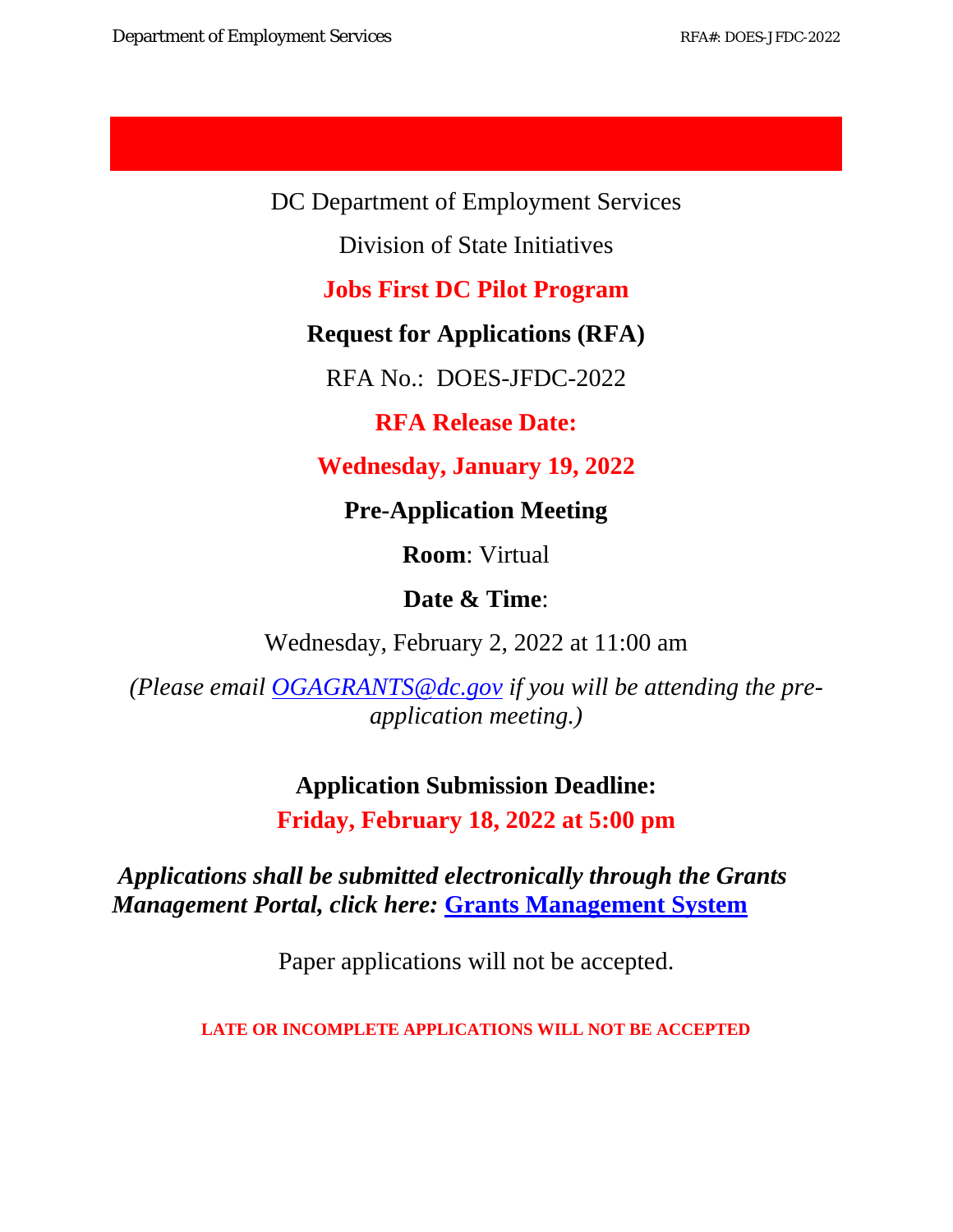<span id="page-1-0"></span>

| <b>Table of Contents</b> |
|--------------------------|
|                          |
|                          |
|                          |
|                          |
|                          |
|                          |
|                          |
|                          |
|                          |
|                          |
|                          |
|                          |
|                          |
|                          |
|                          |
|                          |
|                          |
|                          |
|                          |
|                          |
|                          |
|                          |
|                          |
|                          |
|                          |
|                          |
|                          |
|                          |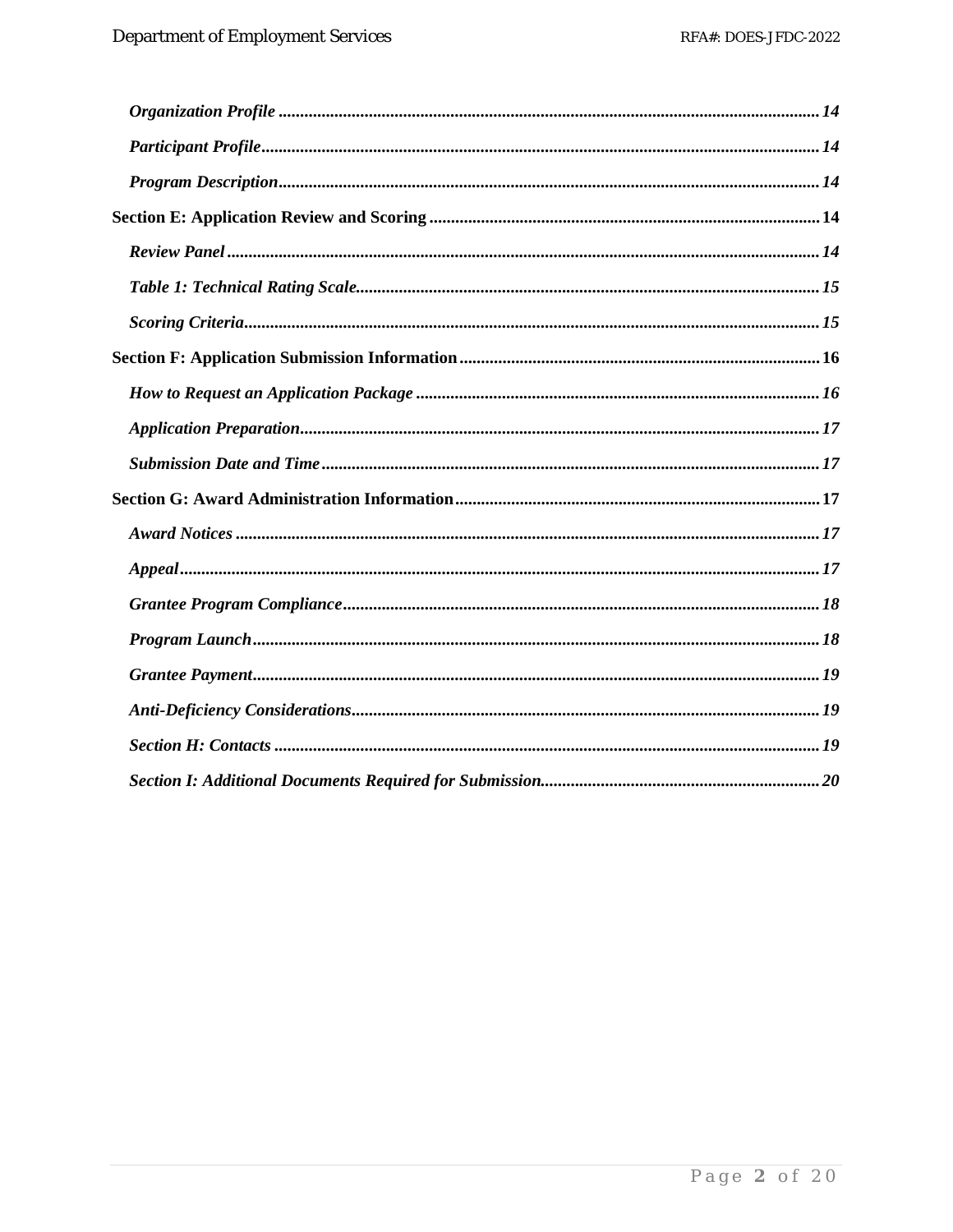## <span id="page-3-0"></span>**Section A: Funding Opportunity Description**

## <span id="page-3-1"></span>**Background**

The Department of Employment Services (DOES) connects District residents, job seekers, and employers to opportunities and resources that empower fair, safe, and effective working communities. DOES provides a range of programs and services to jobseekers, including job development, job search assistance, self-directed job search, vocational training, apprenticeship, unemployment insurance, transitional employment, and referrals to supportive services and educational programs. DOES, a proud partner of the American Job Center, is an equal opportunity employer/service provider. Translation and interpretation services are available upon request to persons with limited or no English proficiency. Auxiliary aids and services are available upon request to persons with disabilities.

DOES, through its Division of State Initiatives (DSI), operates transitional employment programs targeting young adult and adult residents facing barriers to employment that preclude them from successfully navigating the job market without structured workforce development training and other ancillary supports. Through specialized programming beginning with a comprehensive skills assessment and evaluation of supportive services' needs, residents are guided through a process with the end goal being job readiness.

As the economy continues to rebound from the pandemic and opportunities for residents to connect with jobs offering livable wages increase, it is critical that the workforce system leverages its available resources to identify, serve, and prepare as many job seekers as possible. In supporting this effort, DSI is employing multiple operational strategies including establishment of a Jobs First DC Pilot Program to support the employability development of unemployed residents experiencing challenges in making viable connections to work.<sup>[1](#page-3-3)</sup>

The Jobs First DC Pilot Program has been created to engage the District's strong and active network of non-profit, community-based organizations doing vital front line work serving residents from all wards of the city. Eligible organizations must understand "work first' program strategies and have demonstrated experience in delivering job focused services and placing job seekers in positions they retain for at a minimum of twelve months.

#### <span id="page-3-2"></span>**Scope**

DOES/DSI is seeking qualified non-profits organizations (with 501 (c) (3) status) to assist a minimum of 300 unemployed residents in securing and retaining gainful unsubsidized employment. Grantees will be responsible for outreach and recruitment---with the goal being identification of unemployed residents ready and able to engage in regular full-time employment; however, facing at least one or more of the following barriers:

• Lack of consistent work history

<span id="page-3-3"></span><sup>&</sup>lt;sup>1</sup> This program is established pursuant to D.C. Code § 32–173.02. A review of this emergency legislation will be helpful.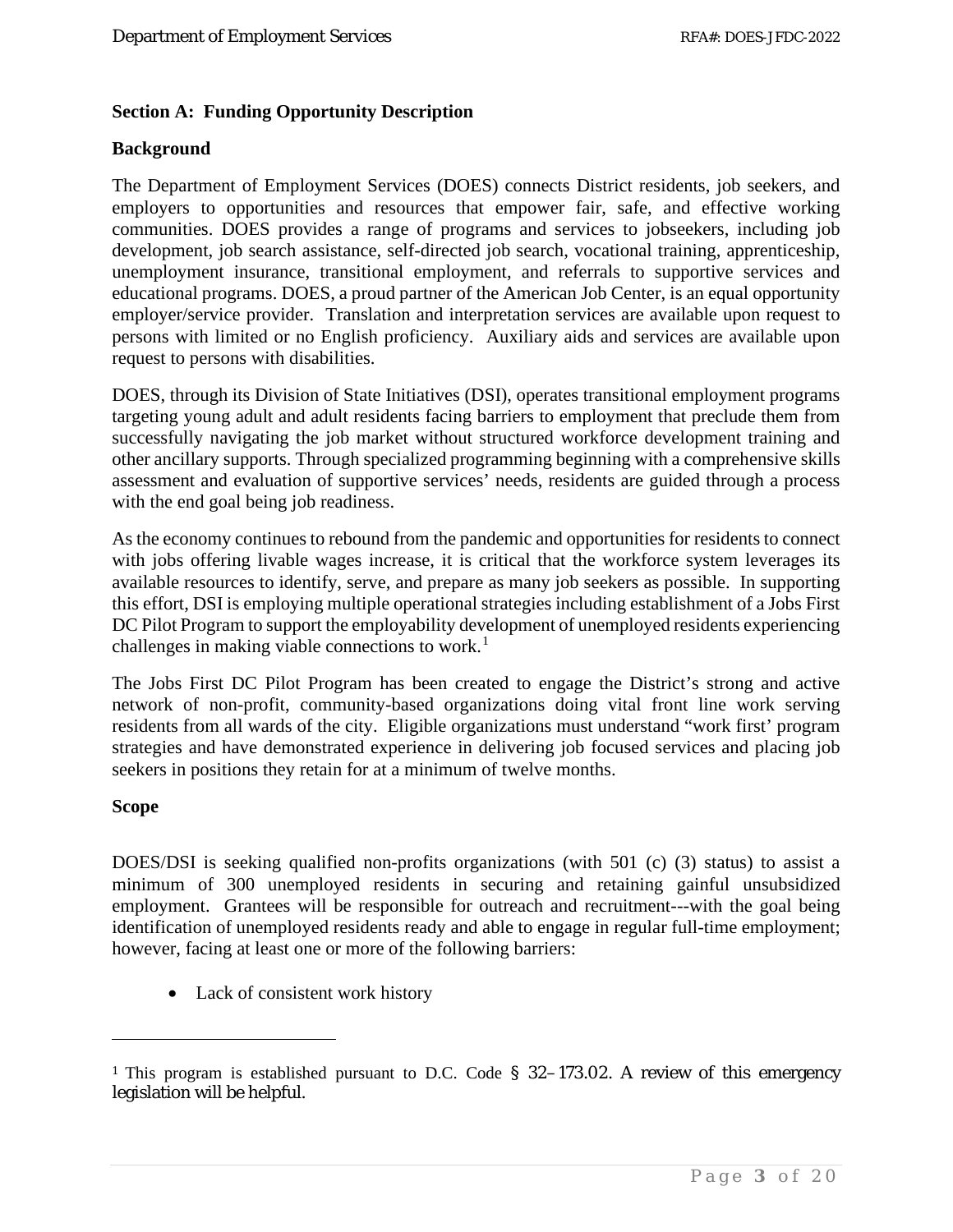- Criminal background
- Substance abuse history

Services offered under this model must be comprehensive in nature and include the following: skills and educational assessment; evaluation of personal/professional challenges; coordination of required supportive services; career counseling and guidance (around hiring industries); job search assistance including resume development, interview preparation/follow-up, assistance with application completion and submission, and job referrals; case management and coaching; follow up and job retention counseling. Grantee must also establish a retention bonus process whereby those placed in employment are awarded bonuses for remaining employed for specified periods of time

Services to be delivered should be outlined in individual employment plans guiding each job seeker through the preparation process.

In addition, to further enhance resident employability and job retention, grantees may offer digital literacy, financial and credit counseling—including establishing individual development accounts (IDAs) with savings matches, assistance in criminal record expungement, and establishment of and connection with a program alumni network.

## <span id="page-4-0"></span>**Jobs First DC Pilot Program**

The program narrative should fully describe the proposed program design which must be aligned with elements described in the scope plus include plans for incorporating Centers for Disease Control (CDC) COVID-19 protocols. Along with core programming information, the applicant should include detailed information on the following program elements:

#### **1. Recruitment and Enrollment Strategies**

Each grantee must recruit and enroll up to 150 eligible participants through community outreach and collaboration with organizations serving the target population. The grantee should provide detailed information on planned strategies to conduct recruitment in order to meet the enrollment target.

The Grantee will be required to complete a formal intake on each participant---- in compliance with DOES/DSI reporting/documentation protocols. The D.C. Networks case management system must be used by the Grantee to document all participant activities beginning with intake and ending with placement and retention in unsubsidized employment. System training will be required for all designated grantee staff and coordinated by DOES/DSI.

## **2. Orientation**

Prior to the program start, grantees will conduct orientation sessions with prospective participants to provide a program overview and detailed expectations for successful completion. Information on program rules and regulations, participation/attendance and other requirements should be communicated.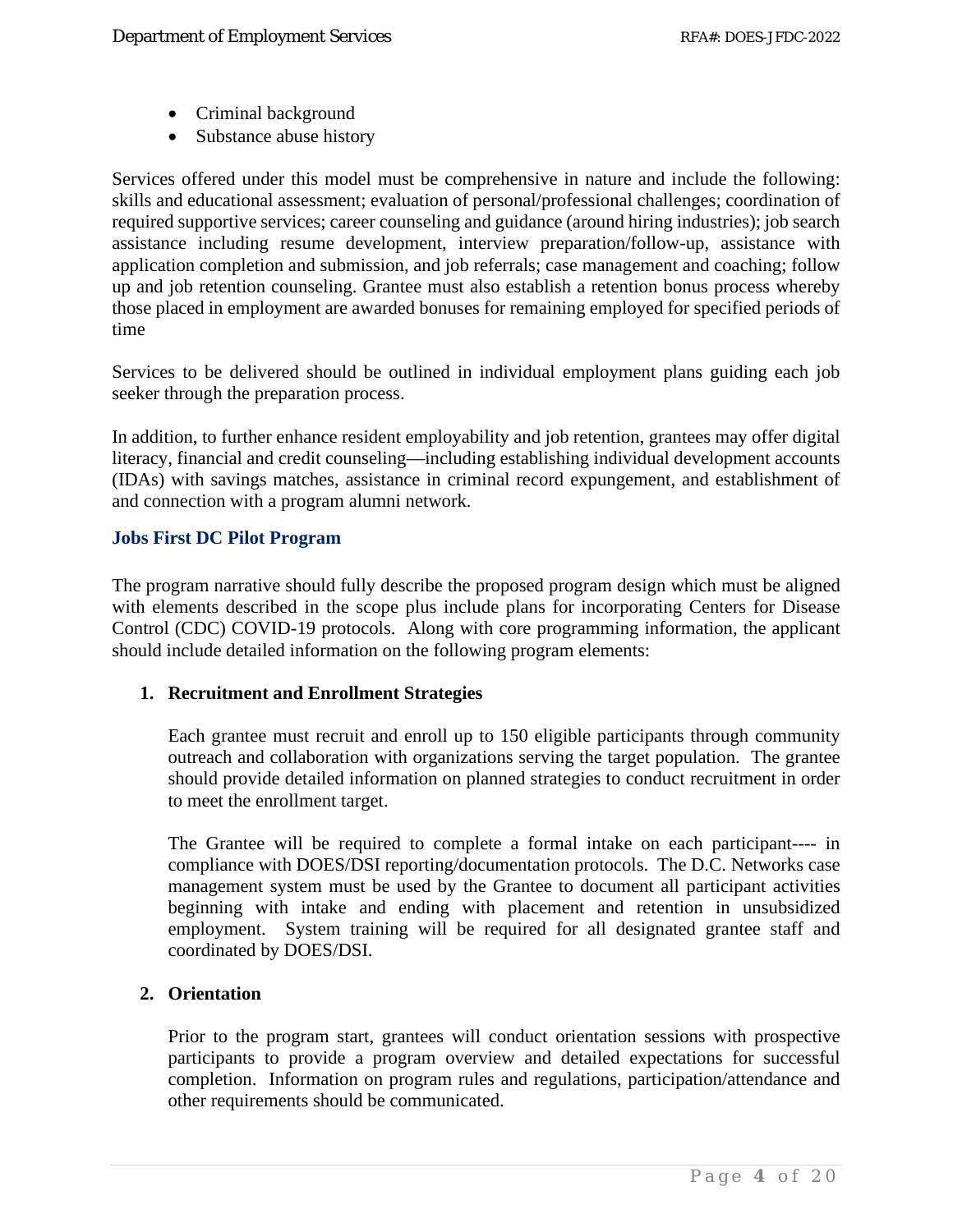## **3. Service Delivery and Job Placement Assistance**

The menu of services offered to participants must be based on assessment information gathered during the intake process. With a jobs first orientation, vital employability development services will be offered with streamlined connections to unsubsidized employment opportunities.

## **4. Post-Employment Follow-up and Retention Services**

A critical program component is retaining employment for at least 12 months from the hiring date. The grantee should outline planned follow-up coaching strategies once jobs are secured along with a formal retention bonus process to reward participants who maintain employment for:

- Six months  $(180 \text{ days})$ : \$250.00
- Twelve months (365 days): \$250.00

## **Desired Impact**

- 1. Broadened outreach and engagement of District residents in need of support as they prepare to enter or renter the workforce.
- 2. Increased access to workforce development resources by challenged populations including residents most impacted by the pandemic.
- 3. Retaining residents in gainful employment for extended periods (at a minimum of 12 months)—as part of viable career pathways.

#### <span id="page-5-0"></span>*General Requirements*

- GRANTEE shall recruit and enroll 150 residents in workforce training.
- GRANTEE shall connect and place 65% of enrolled participants in unsubsidized jobs matching their skill set.
- 75% of residents enrolled in workforce training must successfully complete the program.
- GRANTEE shall conduct on the job follow-up coaching to ensure 70% of participants placed in jobs retain employment for a continuous 12-month period.
- GRANTEE shall provide retention bonuses for all those employed for 6 months and an additional bonus for remaining employed for a full year.
- GRANTEE shall provide monthly progress reports documenting the progress and attendance of all participants enrolled in the program.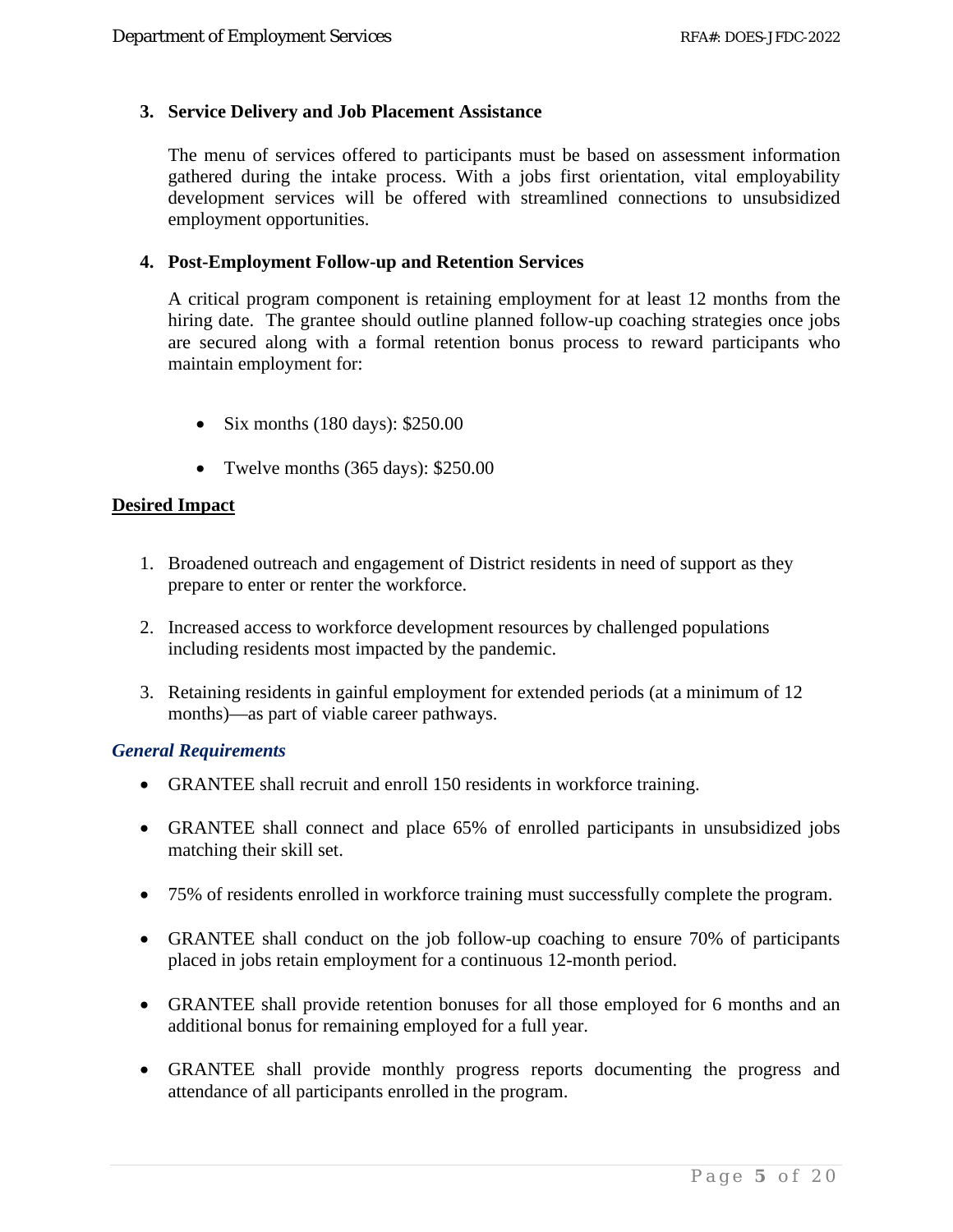- GRANTEE shall provide a program completion spreadsheet that documents participants who have satisfied all requirements for the program.
- GRANTEE shall ensure that each employee and contractor who provides goods or performs services in person in District of Columbia facilities or worksites, or who have inperson contact with other persons in order to complete their work under the grant has been either: (i) fully vaccinated against COVID-19, or (ii) if granted one of the exemptions identified in Section III of Mayor's Order 2021-099 by grantee, are undergoing weekly COVID-19 testing and only reporting to the workplace when such test result is negative, and (iii) are wearing masks while working.
- GRANTEE shall comply with all CDC COVID-19 guidelines.
- GRANTEE shall be responsible for ensuring compliance with Mayor's Order 2021-099 by their employees and contractors, and failure to do so may result in adverse consequences, including termination of the NOGA.
- GRANTEE must maintain and provide documentation related to this program for 3 years after submission of the final payment. At any time before final payment and 3 years thereafter, DOES may have the GRANTEE's invoices, vouchers and statements of cost audited. Any payment may be reduced by amounts found by DOES not to constitute allowable costs as adjusted for prior overpayment or underpayment. In the event that the District has made all payments to the GRANTEE and an overpayment is found, the GRANTEE shall reimburse the District for said overpayment within 30 days, after written notification.
- GRANTEE shall collect and report statistical information as requested by DOES, including specific services provided, and participation in workshops and other program activities.
- GRANTEE will be required to participate in ongoing monitoring and evaluation activities led by the DOES designated evaluator. These may include technical/virtual site visits, surveys, interviews, focus groups, administrative records review, and other data collection and evaluation strategies.
- GRANTEE shall collect data regarding contact with Limited English Proficient (LEP) and Non-English Proficient (NEP) participants and report this data to the DOES Language Access Coordinator on a quarterly basis. Grantee must also provide interpretation services and translation of vital documents to LEP/NEP customers.
- GRANTEE shall incorporate the provided logs, taglines, identifiers and/or other branding on all products, programs, activities, services, resources and related property and materials funded by DOES.
- GRANTEE shall attend and comply with all DOES meetings, onboarding trainings, requests, etc.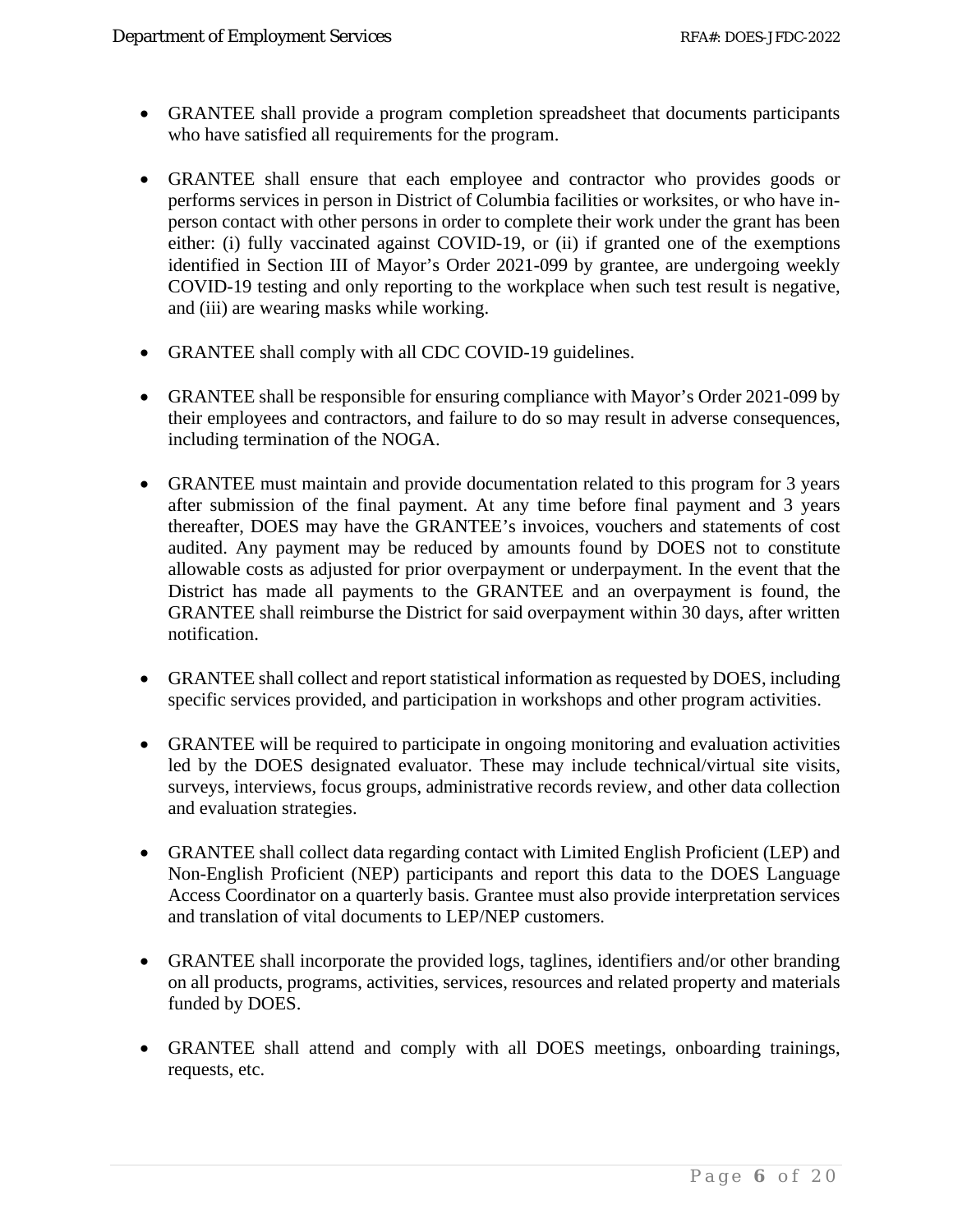# <span id="page-7-0"></span>*Reporting and Deliverables*

All program reports and deliverables must be submitted to DOES per the schedule provided below.

## *Reporting*

| <b>Items</b> | <b>Deliverables</b>                     | <b>Format and</b><br><b>Method of</b><br><b>Delivery</b> | <b>Due Date</b>                                |
|--------------|-----------------------------------------|----------------------------------------------------------|------------------------------------------------|
| Item 1       | <b>Monthly Status Report</b><br>(OGARA) | Via email                                                | Monthly by the 10th of<br>the subsequent month |
| Item 2       | Monthly Expenditure<br>Report (OGARA)   | Via email                                                | Monthly by the 10th of<br>the subsequent month |
| Item 3       | <b>LEP/NEP Report</b>                   | Via email                                                | Quarterly                                      |
| Item 4       | Close out Report                        | Via email                                                | 30 days after the grant<br>end date            |

## *Deliverables*

| <b>Items</b>                                                                                                                   | <b>Deliverables</b>                                                        | <b>Format and</b><br><b>Method of</b><br><b>Delivery</b> | <b>Due Date</b>                               |
|--------------------------------------------------------------------------------------------------------------------------------|----------------------------------------------------------------------------|----------------------------------------------------------|-----------------------------------------------|
| Item 1                                                                                                                         | Program<br>Timeline/Schedule                                               | Via email                                                | Prior to start of award                       |
| Item 2                                                                                                                         | Program Summary<br>Narrative                                               | Via email                                                | Bi-Weekly                                     |
| Item 3                                                                                                                         | <b>Participant Orientation</b>                                             | Via email                                                | Within two weeks of<br>completing recruitment |
| Enter all case status<br>information in DC<br>Item 4<br>Network from intake<br><b>VOS</b><br>to placement and job<br>retention |                                                                            | On-going                                                 |                                               |
| Item 5                                                                                                                         | Ongoing case<br>management,<br>vocational counseling,<br>and job placement | Via email                                                | On-going                                      |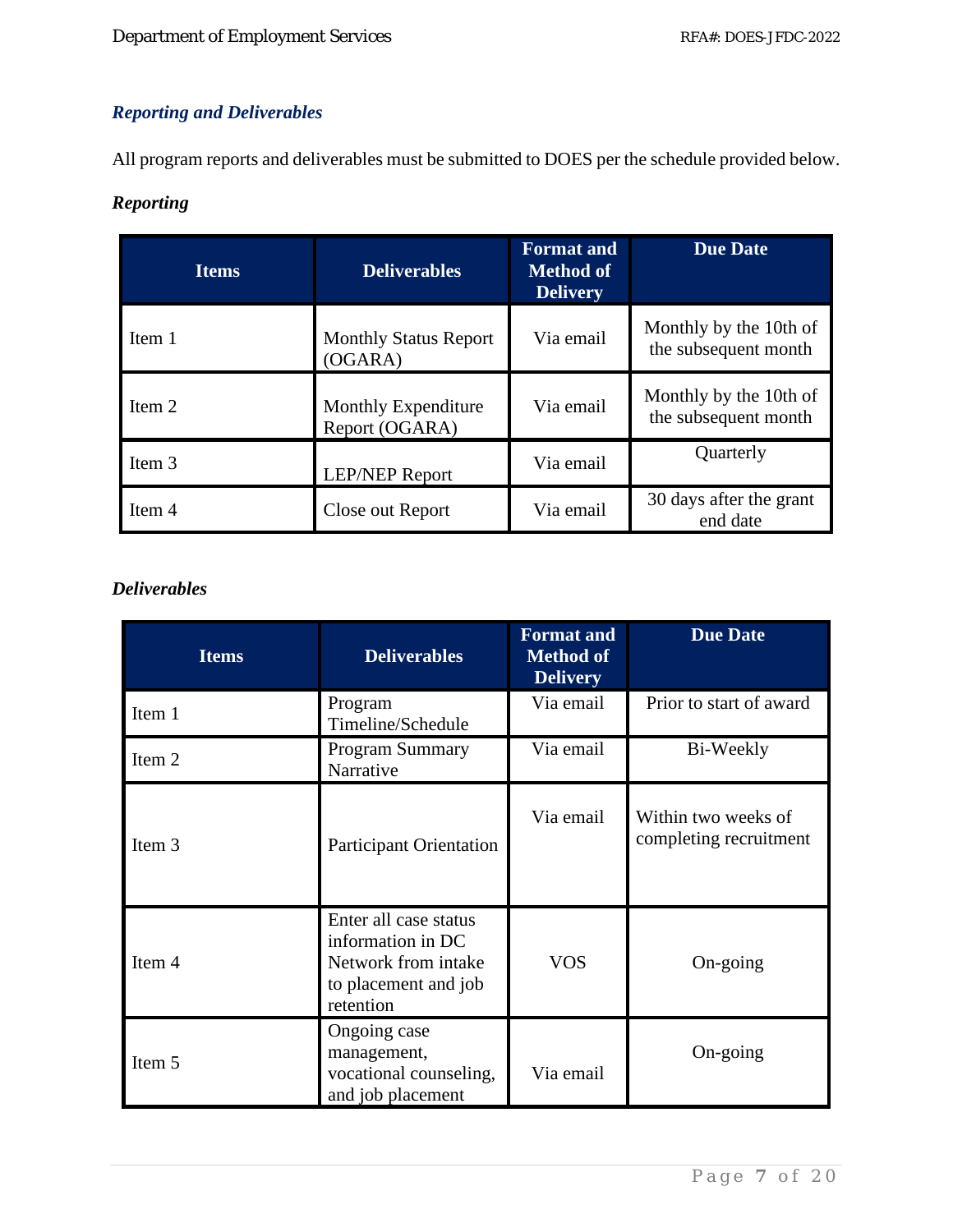| Item 6 | Post-employment<br>coaching and follow-<br>up                                                                                                                                                                                                                             |           | Bi-Weekly after<br>unsubsidized job is<br>secured |
|--------|---------------------------------------------------------------------------------------------------------------------------------------------------------------------------------------------------------------------------------------------------------------------------|-----------|---------------------------------------------------|
| Item 7 | Status report on<br>placements, starting<br>wages, enrollment to<br>employment time<br>frame, employment<br>milestones, participant<br>wages at each<br>milestone, total of<br>retention bonuses<br>issued, and total<br>number of training<br>outcome bonuses<br>issued. | Via email | Every 6 weeks                                     |

## *Deliverables/Outcomes*

- Enroll 150 residents in workforce training.
- Ensure that no less than 75% of residents enrolled in workforce training successfully complete the program.
- Place 65% of those successfully completing the program in unsubsidized jobs matching their skill sets.
- Conduct on the job follow-up/coaching to ensure 70% of participants retain employment for a continuous 12- month period.
- Provide retention bonuses for all those employed for 6 months and an additional bonus for remaining employed for a full year.
- Provide training outcome bonuses for those completing training, then securing employment and maintaining it for 6 months with an additional bonus for remaining employed for a year.

All ownership and control of all deliverables. GRANTEE must receive written permission from DOES to use or distribute any product from this program, prior to the proposed use or distribution.

#### <span id="page-8-0"></span>*Rights and Responsibilities:*

The responses to this RFA must be reasonable and appropriate based on the information provided within this RFA. Additionally, Grantees shall not assign or otherwise transfer any rights, duties, obligations, or interest in the Notice of Grant Award (NOGA) or arising hereunto to any person, or entity whatsoever without the prior written consent of DOES.

## <span id="page-8-1"></span>*Source of Grant Funding*

The funds are made available through District of Columbia appropriations. Funding for grant awards is contingent upon availability of funds. This RFA does not commit DOES to make a grant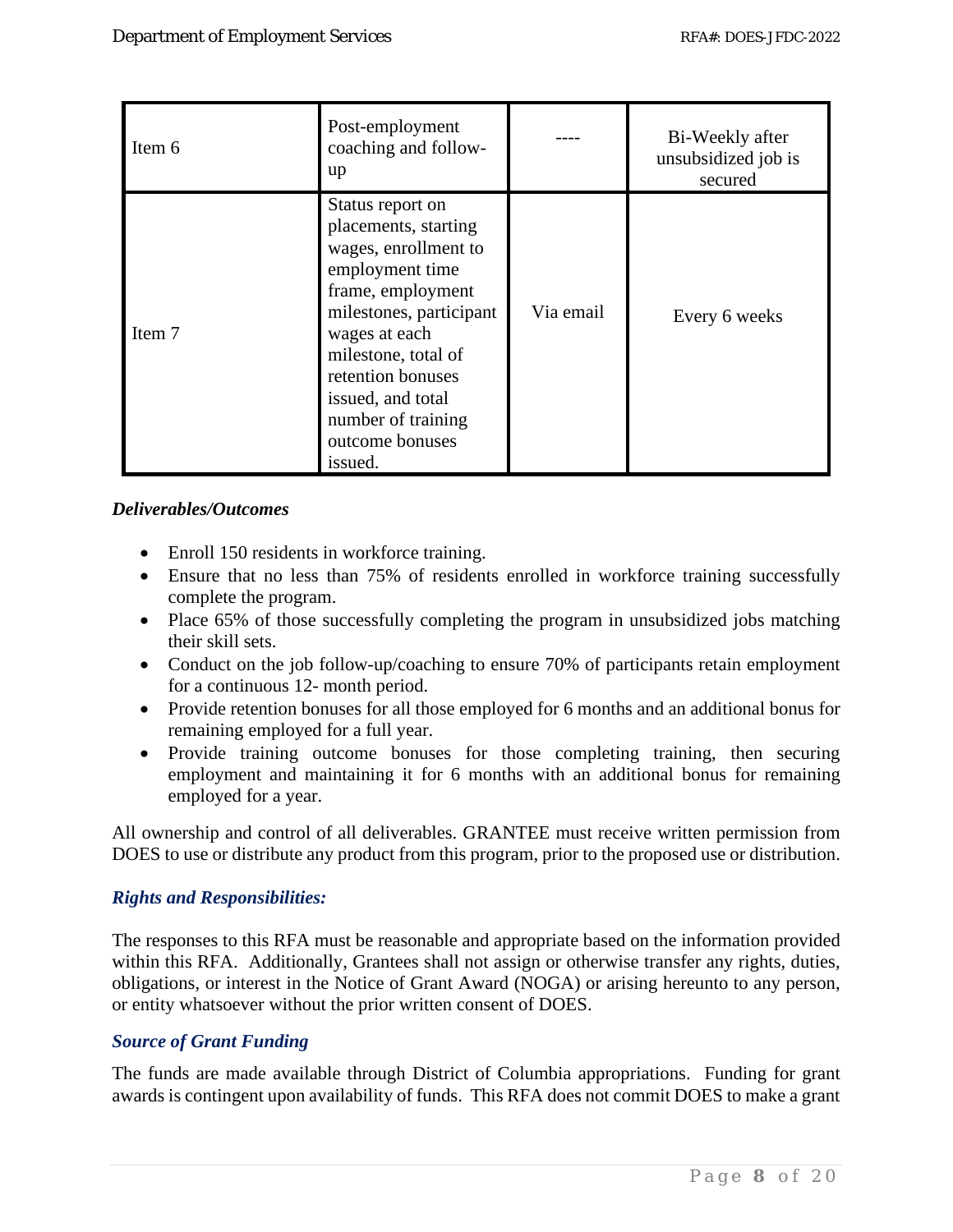award. DOES maintains the right to adjust the number of grant awards and grant award amounts based on funding availability and the quality and quantity of applications. Grant funds shall only be used to support activities specifically outlined in the scope of this RFA, NOGA, and included in the Grantee's submission.

DOES may suspend or terminate an outstanding RFA, pursuant to its own grant-making policies or any applicable federal regulation or requirement.

#### <span id="page-9-0"></span>*Anticipated Number of Awards*

DOES intends to grant at least two (2) awards not to exceed \$250,000 each. DOES, however reserves the right to make additional awards or no awards pending availability of funds and quantity and quality of applications.

#### <span id="page-9-1"></span>*Total Amount of Funding to be Awarded*

<span id="page-9-2"></span>The total amount of funding DOES anticipates being available for award is up to \$500,000.

## *Period of Performance*

The "Jobs First DC Pilot Program grant" will operate for one year from the date of award.

DOES reserves the right to exercise single option years up to three additional years beyond the original period of performance if funding is available in the designated option year and the GRANTEE has met the performance requirements of the grant.

#### <span id="page-9-3"></span>*Location Requirements*

For the purpose of this RFA, all **Applicants must currently hold office space in the District of Columbia and be able to provide program services in the District of Columbia**. The on-site location **must** observe Centers for Disease Control (CDC) guidelines for social distancing and sanitation. Each applicant must provide legal proof of ownership or occupancy of the site that will be used for the proposed program.

Adequate proof of ownership or occupancy that may be submitted includes the following:

- Certificate of Occupancy issued by the Department of Consumer & Regulatory Affairs (DCRA) that shows the location has sufficient space to host the program proposed by the applicant;
- Building lease or rental agreement that is current and valid.

The applicant must submit written notice of any site changes within 24 hours of the proposed change. DOES must approve any site changes, prior to the proposed change.

#### <span id="page-9-4"></span>*Grant Making Authority*

DOES maintains the rights to issue grant awards via the "Workforce Job Development Grant-Making Authority Act of 2012" and other applicable Federal and local authorities. DOES also maintains the right to adjust the number of grant awards and grant award amounts based on funding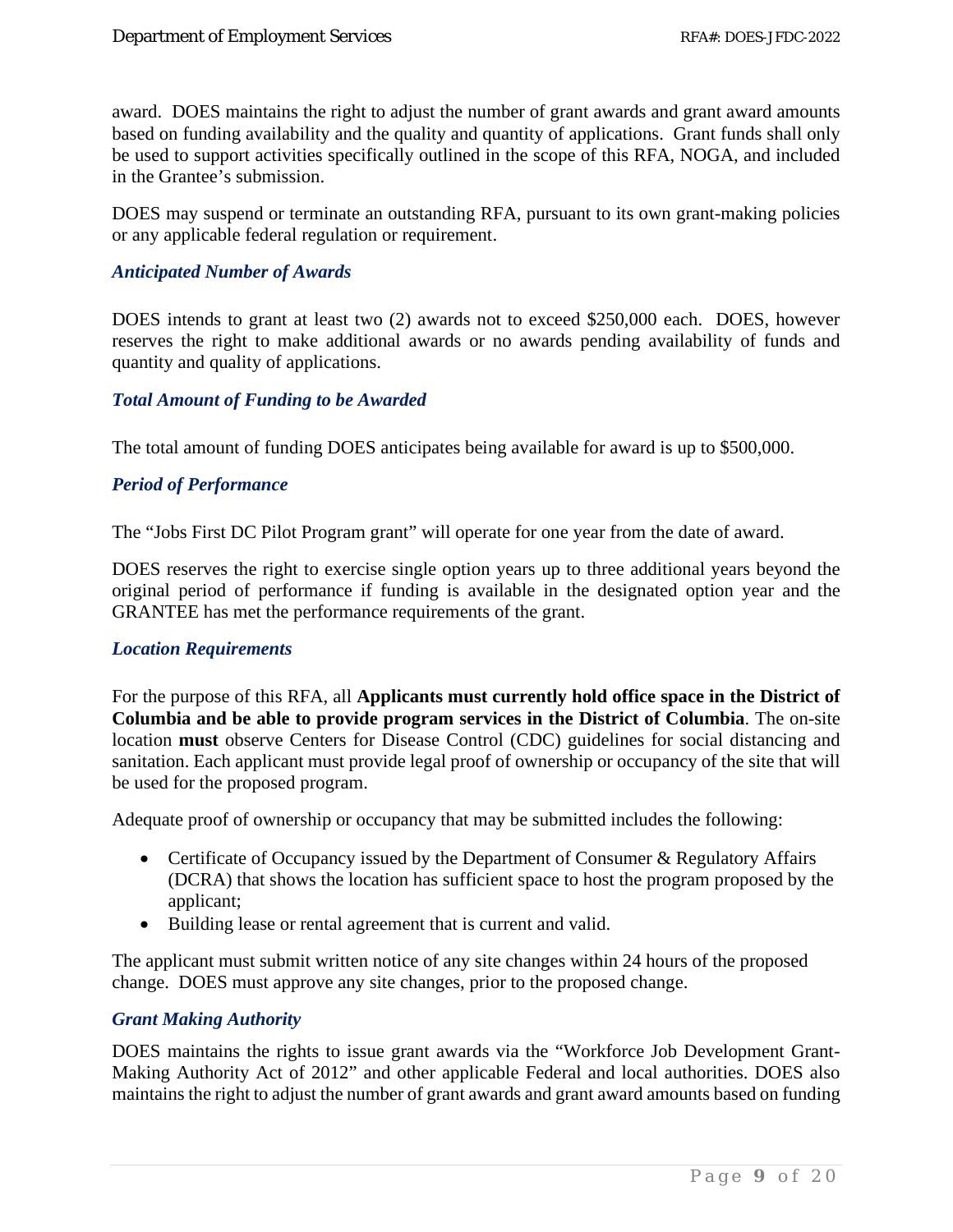availability and the quantity and quality of applications. Funding for the award is contingent on availability of funds.

Rights and Responsibilities of DOES

- DOES reserves the right to accept or deny any or all applications if it determines it is in its best interest to do so. DOES shall notify the applicant if it rejects that applicant's proposal. DOES may suspend or terminate an outstanding RFA pursuant to its own grant making authority or any applicable federal regulation or requirement.
- DOES reserves the right to issue addenda and/or amendments subsequent to the issuance of the RFA, or to rescind the RFA.
- DOES shall not be liable for any costs incurred in the preparation of applications in response to the RFA. Applicant agrees that all costs incurred in developing the application or responding to this RFA are the applicant's sole responsibility.
- DOES may conduct pre-award technical/virtual site visits to verify information submitted in the application and to determine if the applicant's facilities are appropriate for the services intended.
- DOES may enter into negotiations with an applicant and adopt a firm funding amount or other revision of the applicant's proposal that may result from negotiations.
- DOES may use past performance data in determining an award if an applicant was awarded a previous grant or contract by DOES or the District of Columbia.

#### <span id="page-10-0"></span>**Section B: General Provisions**

#### <span id="page-10-1"></span>*Eligibility Information*

Organizations that are eligible to apply for this grant include the following:

• Non-profit, community, or faith-based organizations,

In addition, all applicants must be current on payment of all federal and District taxes, including Unemployment Insurance and Paid Family Leave taxes and Workers' Compensation premiums. Applicants cannot be listed on any federal or local excluded parties' lists.

Applications that do not meet the eligibility requirements will be considered unresponsive and will not be considered for funding under this RFA.

Applicant must meet all insurance requirements stipulated by the District of Columbia, Office of Risk Management.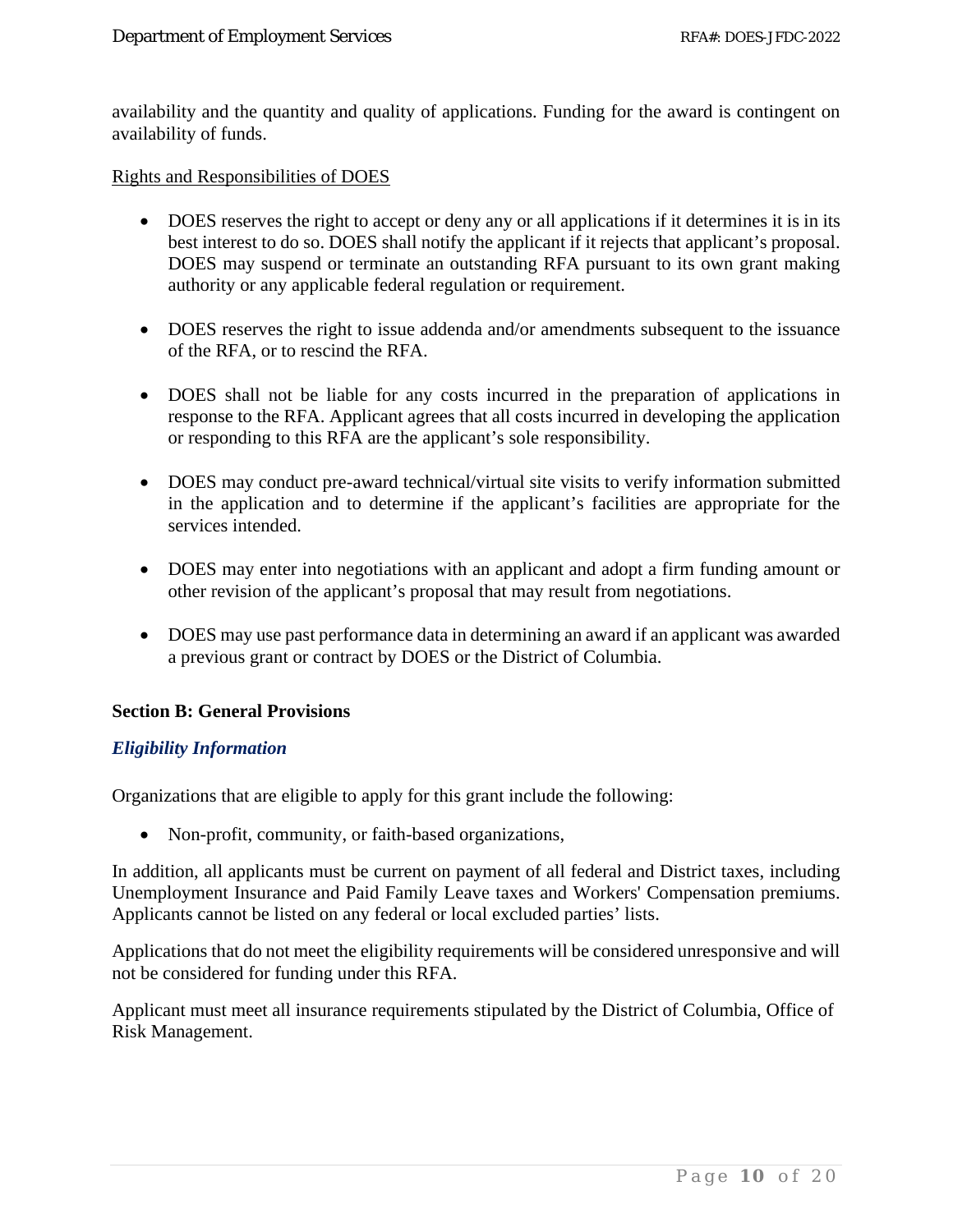## <span id="page-11-0"></span>*Monitoring*

Specific monitoring and progress report schedules will be established, agreed upon, and included in the NOGA. DOES staff is responsible for monitoring and evaluating the program and may also make periodic scheduled and unscheduled visits to worksite locations.

During technical/virtual site visits, GRANTEE is required to provide access to facilities, records, participants and staff, as deemed necessary by DOES for monitoring purposes. DOES monitoring may involve observation, interviews, and collection and review of reports, documents and data to determine GRANTEE's level of compliance with federal and/or District requirements and to identify specifically whether the GRANTEE's operational, financial, and management systems and practices are adequate to account for grant funds in accordance with federal and/or District requirements.

Any reports generated are the sole property of DOES. GRANTEES must receive prior written permission from DOES, in order to use or disclose any report or its contents.

#### <span id="page-11-1"></span>*Audits*

GRANTEE must maintain and provide documentation related to this program for three years after submission of the final payment. At any time before final payment and three years thereafter, DOES may have GRANTEE's invoices, vouchers and statements of cost audited. Any payment may be reduced by amounts found by DOES not to constitute allowable costs as adjusted for prior overpayment or underpayment. In the event that the District has made all payments to the GRANTEE and an overpayment is found, GRANTEE shall reimburse the District for said overpayment within thirty days, after written notification.

GRANTEE shall establish and maintain books, records, and documents (including electronic storage media) in accordance with Generally Accepted Accounting Principles and Practices, which sufficiently and properly reflect all revenues and expenditures of grant funds awarded by the District pursuant to this solicitation.

GRANTEE shall grant reasonable access to DOES, the D.C. Auditor, any applicable federal department, the Comptroller General of the United States, or any of their duly authorized representatives to any books, documents, papers, and records (including computer records or electronic storage media) of the GRANTEE that are directly pertinent to charges to the program, in order to conduct audits and examinations and to make excerpts, transcripts and photocopies. This right of access also includes timely and reasonable access to GRANTEES' personnel for the purpose of interviews and discussions related to such documents.

#### <span id="page-11-2"></span>*Nondiscrimination in the Delivery of Services*

In accordance with Title VI of the Civil Rights Act of 1964, as amended, and the District of Columbia Human Rights Act of 1977, as amended, no person shall, on the grounds of race, color, religion, national origin, sex, age, disability, marital status, personal appearance, sexual orientation, gender identity or expression, family responsibilities, genetic information, matriculation, or political affiliation, source of income, status as a victim of an intrafamily offense, and place of residence or business, be denied the benefits of or be subjected to discrimination under any program activity receiving government funds.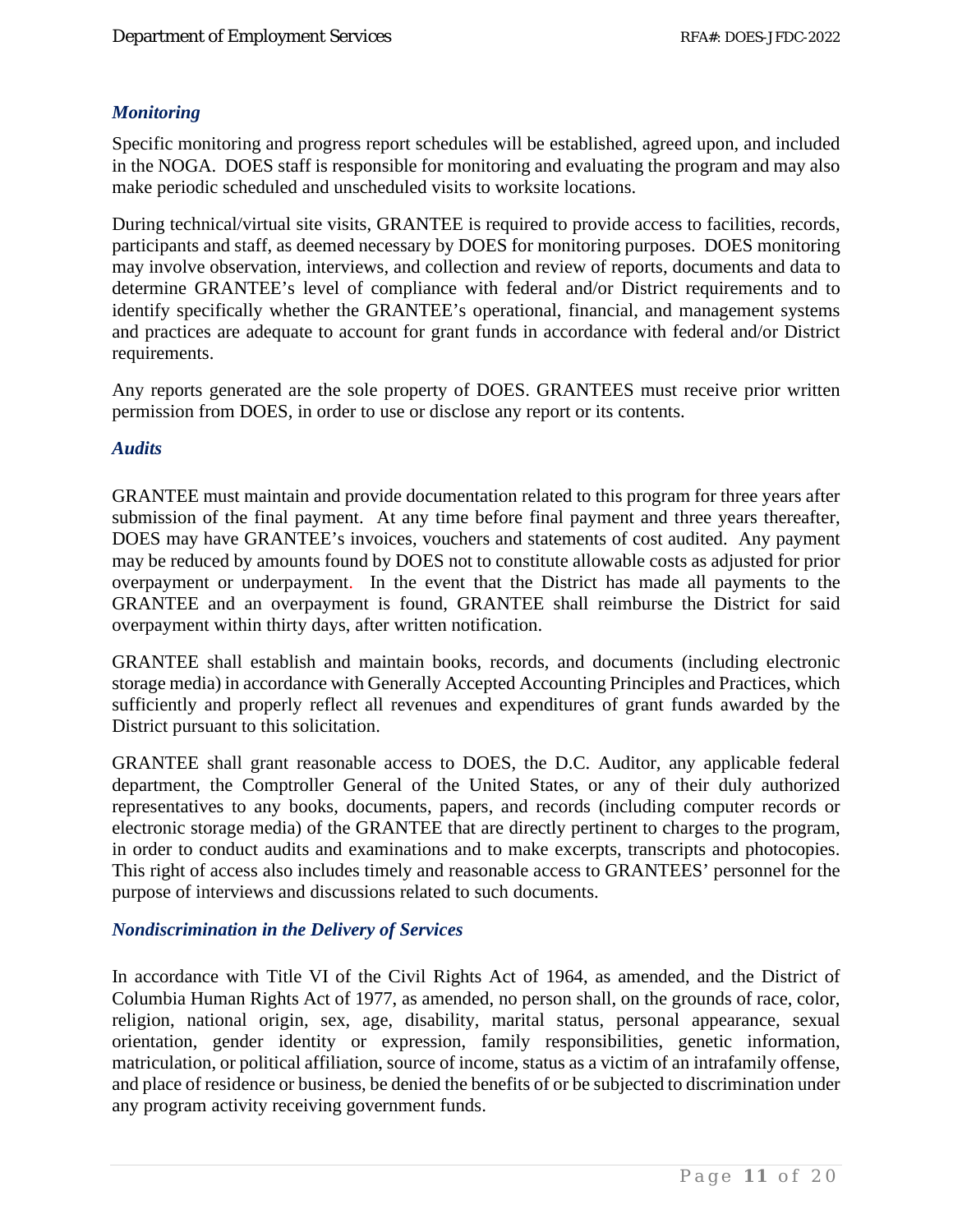In accordance with DC Language Access Act, individuals shall be provided equal access and participation in public services, programs, and activities held in the District of Columbia if they cannot or have limited capacity to speak, read, or write English.

## <span id="page-12-0"></span>*Other Applicable Laws*

GRANTEE shall comply with all applicable District and federal statutes and regulations as may be amended from time to time. These statutes and regulations include:

- The Americans with Disabilities Act of 1990, 42 U.S.C. § 12101 et seq.
- Rehabilitation Act of 1973, 29 U.S.C. § 701 et seq.
- The Hatch Act, 5 U.S.C. § 7321 et seq.
- The Fair Labor Standards Act, 29 U.S.C. § 201 et seq.
- The Clean Air Act (Subgrants over \$100,000) 42 USC § 7401 et seq.
- The Occupational Safety and Health Act of 1970, 29 U.S.C. § 651 et seq.
- The Hobbs Act (Anti-Corruption), 18 U.S.C. § 1951
- Equal Pay Act of 1963, 29 U.S.C.  $\S 206(d)$
- Age Discrimination Act of 1975, 42 U.S.C. § 6101 et seq.
- Age Discrimination in Employment Act of 1967, 29 U.S.C. § 621 et seq.
- Title IX of the Education Amendments of 1972, 20 U.S.C. § 1001 et seq.
- Immigration Reform and Control Act of 1986, 8 U.S.C. § 1101 et seq.
- Executive Order 12459 (Debarment, Suspension and Exclusion)
- Medical Leave Act of 1993, 5 U.S.C. § 6381 et seq.
- Lobbying Disclosure Act of 1995, 2 U.S.C. § 1601 et seq.
- Drug Free Workplace Act of 1988, 41 U.S.C. § 8102 et seq.)
- Assurance of Nondiscrimination and Equal Opportunity as found in 29 CFR § 34.20
- District of Columbia Human Rights Act of 1977, D.C. Official Code § 2-1401.01 et seq.
- Title VI of the Civil Rights Act of 1964, 42 U.S.C. § 2000d et seq.
- District of Columbia Language Access Act of 2004, D.C. Official Code § 2-1931 et seq.
- Living Wage Act of 2006, D.C. Official Code § 2-220.01 et seq.
- Workforce Intermediary Establishment and Reform of First Source Amendment Act of 2011, D.C. Official Code 2-219.01 et seq.
- Universal Paid Leave Amendment Act of 2016, D.C. Official Code § 32-541.01 et seq.
- Non-Profit Reimbursement Fairness Act of 2019
- Stevens Amendment Further Consolidated Appropriations Act, 2020, at cite P.L. 116-94, Division A, Title V, Section 505.

#### <span id="page-12-1"></span>**Section C : Application Format**

## <span id="page-12-2"></span>*Applicant Profile*

The application must include an Application Profile, which identifies the applicant's type of organization, program service area and the amount of the funds requested.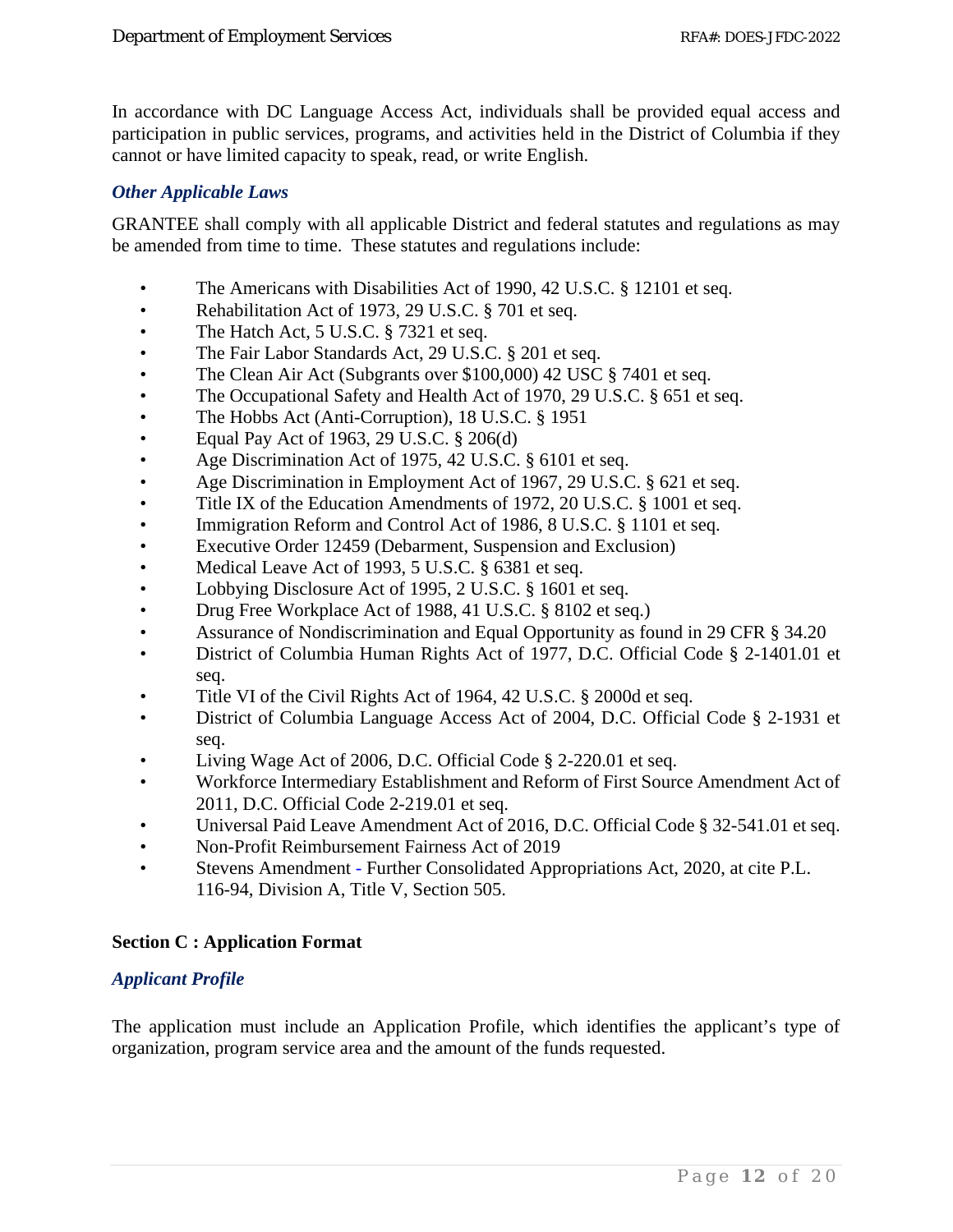## <span id="page-13-0"></span>*Applicant Summary*

Each application must include an Application Summary. This section of the application must summarize the major components of the application.

## <span id="page-13-1"></span>*Program Narrative*

Applicant must provide a full description of how the program will be carried out by responding to the application requirements in Section F. The three (3) main components of the program narrative are:

- Organizational Profile
- Participant Profile
- Program Description

## <span id="page-13-2"></span>*Past Performance*

Applicant shall provide any prior awarded contract or grant, evaluations and/or data that would highlight the organization's past performance and capability of successfully completing the stated program requirements.

All applicants must submit past performance forms – using the provided template, "Attachment B". If the applicant has received a contract/grant from DOES within the past three years, you must submit "Attachment B" for all such completed contracts/grants.

If your organization has not completed any outside contracts or grants for similar work or is unable to provide three completed "**A**ttachment B" forms, your score on this measure will reflect this lack of past performance documentation.

## <span id="page-13-3"></span>**Itemized Budget and Budget Narrative**

Applicant shall submit an itemized budget and a budget narrative for all funds requested. The budget narrative shall serve as an independent document that clearly outlines all proposed expenditures for the grant. Applicants are allowed to charge the federal de-Minimis indirect cost rate of 10%.

Budget narratives shall detail how funds will be expended towards the program goals, as outlined in the program narrative. The budget section shall also contain assurances that no funds received as a result of this grant will be used to supplant any formula funds dedicated towards the targeted population, administrative efforts, or other regularly occurring activities. All budget narratives shall identify the average cost per participant.

The itemized budget can include the following items:

- Personnel
- Fringe
- Equipment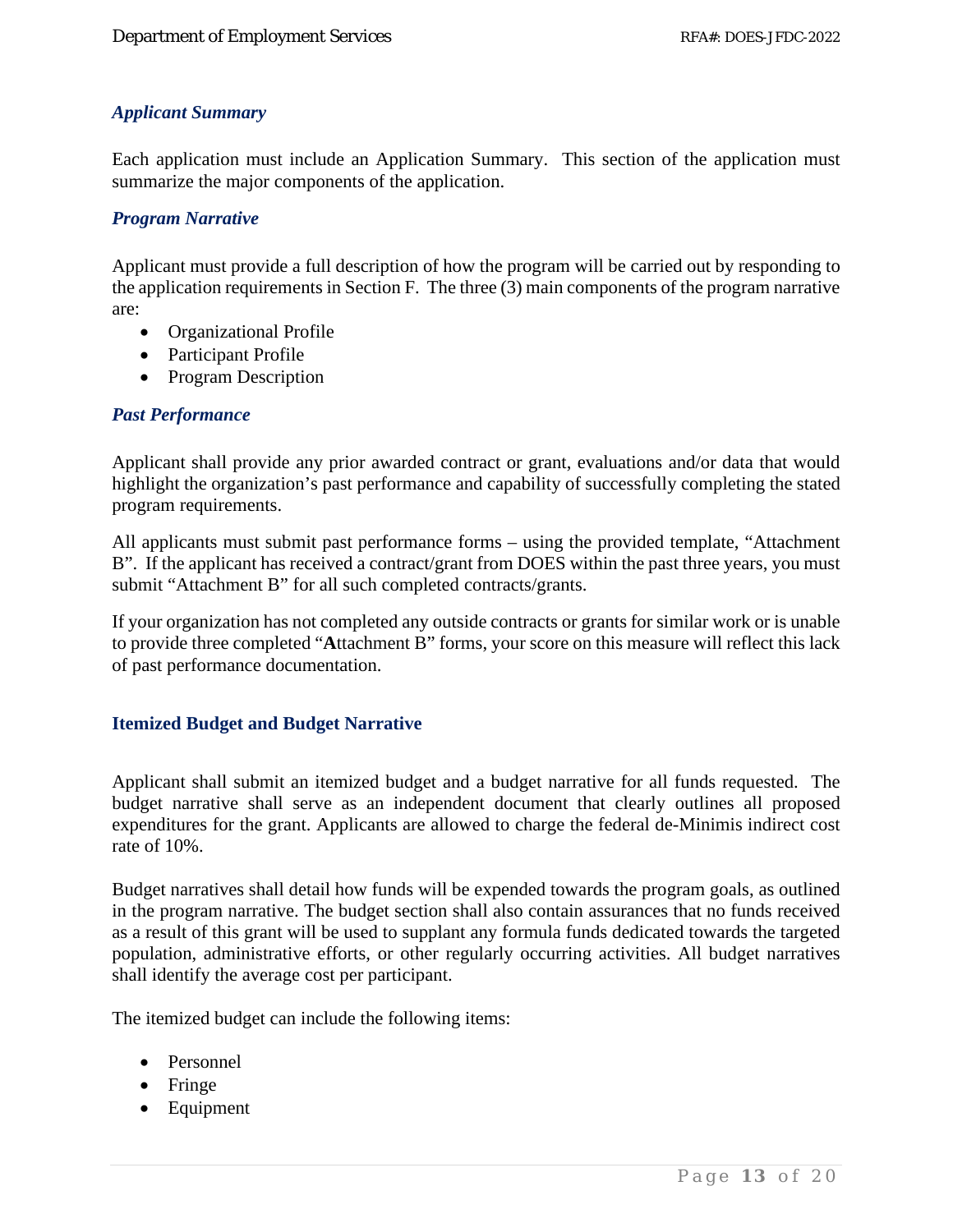- Materials & Supplies
- Contractual Services
- Other Direct Costs
- Indirect Costs

## **Food for staff or participants enrolled in the program is not an allowable expense under this grant.**

## <span id="page-14-0"></span>**Section D: Program Narrative**

## <span id="page-14-1"></span>*Program Narrative*

This section applies to each of the strategic categories and is where you clearly describe your proposed program in detail. Please ensure that you include each of the following:

## <span id="page-14-2"></span>*Organization Profile*

- State the mission of your organization.
- Describe the history of your organization (year founded and by whom) and its size (budget and staff).
- Describe the experience your organization and staff have in delivering the proposed workforce services.

## <span id="page-14-3"></span>*Participant Profile*

- Describe how your programming is designed to provide quality service outlined within this RFA.
- Describe your experience working with unemployed residents experiencing challenges.
- Describe in detail the anticipated challenges and strategies to address them.

#### <span id="page-14-4"></span>*Program Description*

- Identify and describe how your organization will deliver the desired service. (See Section A). Describe how your organization has historically provided programming or services.
- Describe how your organization will meet the performance deliverables outlined in this RFA. Detail the specific activities, strategies, and projects participants will be engaged in throughout the program.

#### <span id="page-14-6"></span><span id="page-14-5"></span>**Section E: Application Review and Scoring**

#### *Review Panel*

A review panel will be composed of a minimum of three individuals who have been selected for their unique experience and expertise in workforce development, programming challenged populations, evaluation of past performance, and program planning and implementation. The review panel will review, score, and rank each application using the Technical Rating Scale in Table 1 against the established Scoring Criteria in Table 2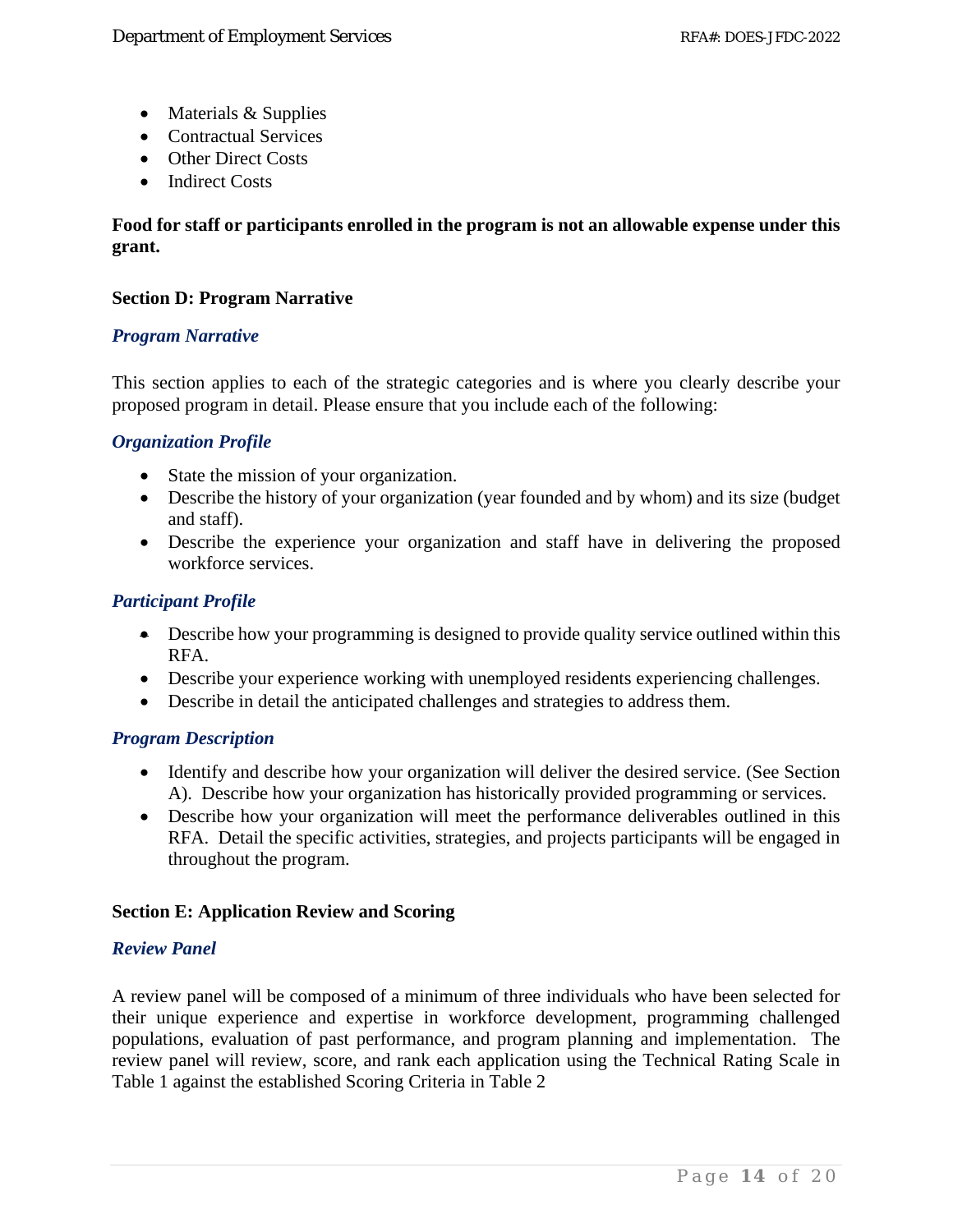## <span id="page-15-0"></span>*Table 1: Technical Rating Scale*

| <b>Technical Rating Scale</b> |                         |                                                                                                                                                                |  |  |
|-------------------------------|-------------------------|----------------------------------------------------------------------------------------------------------------------------------------------------------------|--|--|
| <b>Numeric Rating</b>         | Adjective               | Description                                                                                                                                                    |  |  |
| $\theta$                      | Unacceptable            | Fails to meet minimum requirements, (e.g., no<br>demonstrated capacity); major deficiencies which are<br>not correctable; Applicant did not address the factor |  |  |
|                               | Poor                    | Marginally meets minimum requirements;<br>major<br>deficiencies which may be correctable                                                                       |  |  |
| 2                             | Minimally<br>Acceptable | Marginally meets minimum requirements;<br>minor<br>deficiencies which may be correctable                                                                       |  |  |
| 3                             | Acceptable              | Meets requirements; no deficiencies                                                                                                                            |  |  |
| 4                             | Good                    | Meets requirements and exceeds some requirements; no<br>deficiencies.                                                                                          |  |  |
| 5                             | Excellent               | Exceeds most, if not all, requirements; no deficiencies.                                                                                                       |  |  |

The technical rating is a weighting mechanism that will be applied to the point value for each scoring criterion to determine the applicant's score for each criterion. The applicant's total technical score will be determined by adding the applicant's score in each scoring criterion. For example, if a scoring criterion has a point value range of zero (0) to forty (40) points, using the Technical Rating Scale above, and the District evaluates the applicant's response as "Good," then the score for that criterion is 4/5 of 40 or 32.

## <span id="page-15-1"></span>*Scoring Criteria*

Table 2: Scoring Criteria

The review panel will review all applications that pass an initial internal checklist of required application components. Responsive applications will be evaluated strictly in accordance with the requirements stated in this RFA.

Each reviewer will independently review and objectively score applications against the specific scoring criteria outlined in Table 2, based on a 100-point scale.

| • Organization Profile        | 10 points |
|-------------------------------|-----------|
| • Participant Profile         | 25 points |
| • Program Description         | 45 points |
| • Past Performance            | 10 points |
| • Budget and Budget Narrative | 10 points |
|                               |           |

| ITEM SCORING CRITERIA       |  |
|-----------------------------|--|
| <b>Organization Profile</b> |  |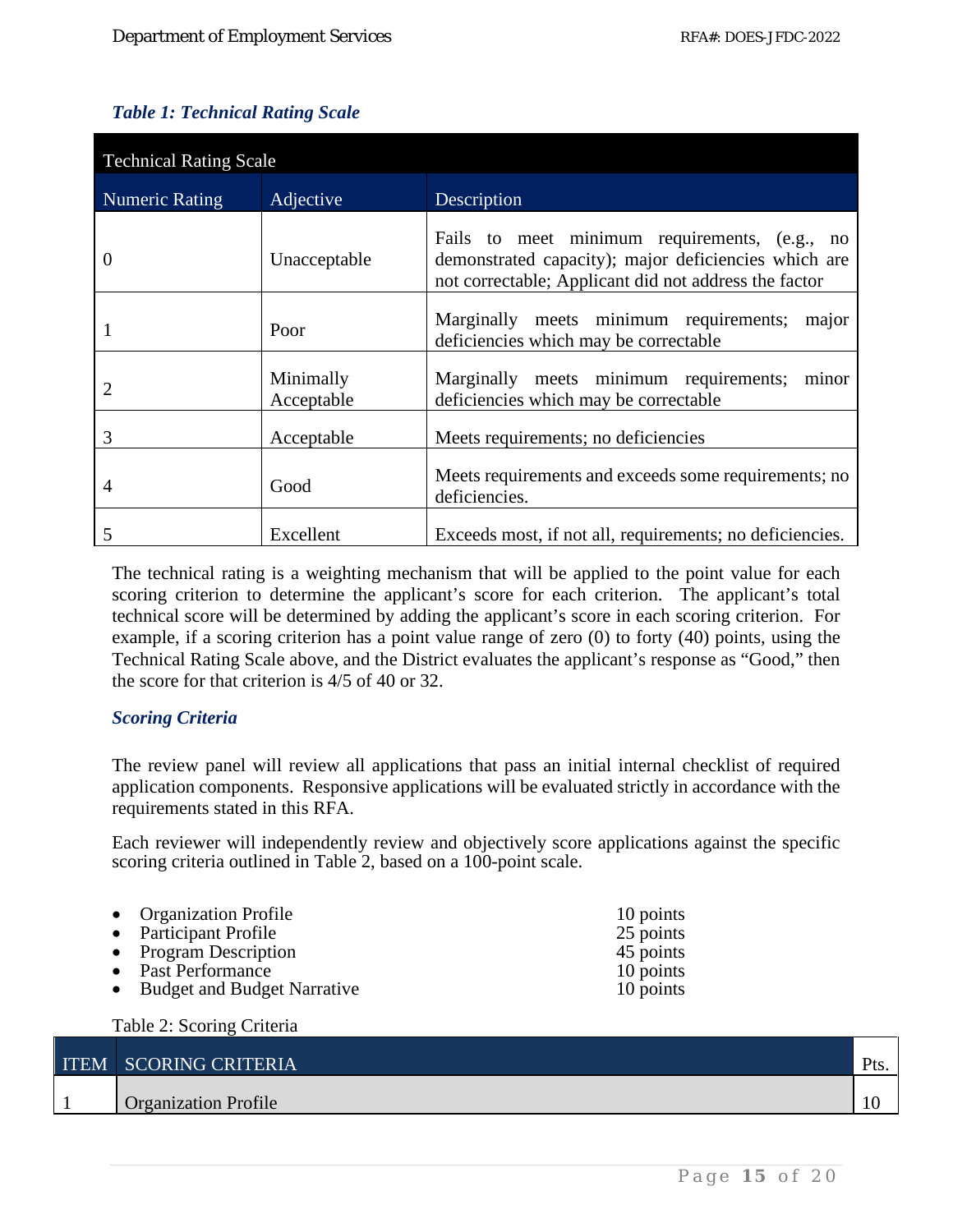|                | State the mission of your organization.<br>Describe the history of your organization (year founded and by whom) and its size (budget<br>and staff).<br>Describe the experience your organization and staff have to deliver the proposed program.                                                                                                                                                                                                                                                                                                                      |     |
|----------------|-----------------------------------------------------------------------------------------------------------------------------------------------------------------------------------------------------------------------------------------------------------------------------------------------------------------------------------------------------------------------------------------------------------------------------------------------------------------------------------------------------------------------------------------------------------------------|-----|
|                | <b>Participant Profile</b>                                                                                                                                                                                                                                                                                                                                                                                                                                                                                                                                            |     |
| $\overline{2}$ | Describe how your programming is designed to provide quality service outlined within<br>this RFA.<br>Describe your experience working with unemployed residents experiencing job<br>challenges.<br>Describe the anticipated challenges and the strategies to overcome them.                                                                                                                                                                                                                                                                                           | 25  |
|                | <b>Program Description</b>                                                                                                                                                                                                                                                                                                                                                                                                                                                                                                                                            |     |
| 3              | Identify and describe how your organization will deliver the desired service. (See Section<br>A). Describe how your organization has historically provided programming or services.<br>Describe how your organization will meet the performance deliverables outlined in this<br>RFA. Detail the specific activities, strategies, and projects participants will be engaged<br>in throughout the program.                                                                                                                                                             | 45  |
|                | Past Performance                                                                                                                                                                                                                                                                                                                                                                                                                                                                                                                                                      |     |
| $\overline{4}$ | The extent to which the applicant has provided prior performance data that highlights prior<br>$\bullet$<br>success in accomplishing the goals outlined in the RFA.<br>The extent to which the applicant has provided prior program evaluations or reviews that<br>highlight prior success in accomplishing the goals outlined in the RFA.<br>The extent to which the applicant has provided prior program evaluations (attachment A)<br>$\bullet$<br>and other reviews/documentation that highlight prior success in accomplishing the goals<br>outlined in the RFA. | 10  |
|                | <b>Budget and Budget Narrative</b>                                                                                                                                                                                                                                                                                                                                                                                                                                                                                                                                    |     |
| 5              | The extent to which the applicant provides a clear explanation of how the budget amount<br>is derived.<br>The extent to which the applicant has allocated the funds (i.e., salaries, supplies, training<br>materials, etc.).                                                                                                                                                                                                                                                                                                                                          | 10  |
|                | <b>TOTAL POINTS</b>                                                                                                                                                                                                                                                                                                                                                                                                                                                                                                                                                   | 100 |

## <span id="page-16-0"></span>**Section F: Application Submission Information**

## <span id="page-16-1"></span>*How to Request an Application Package*

- The application package is posted at: [http://opgs.dc.gov/page/opgs-district-grants](http://opgs.dc.gov/page/opgs-district-grants-clearinghouse)[clearinghouse](http://opgs.dc.gov/page/opgs-district-grants-clearinghouse)
- Application package can also be found at [www.does.dc.gov](http://www.does.dc.gov/)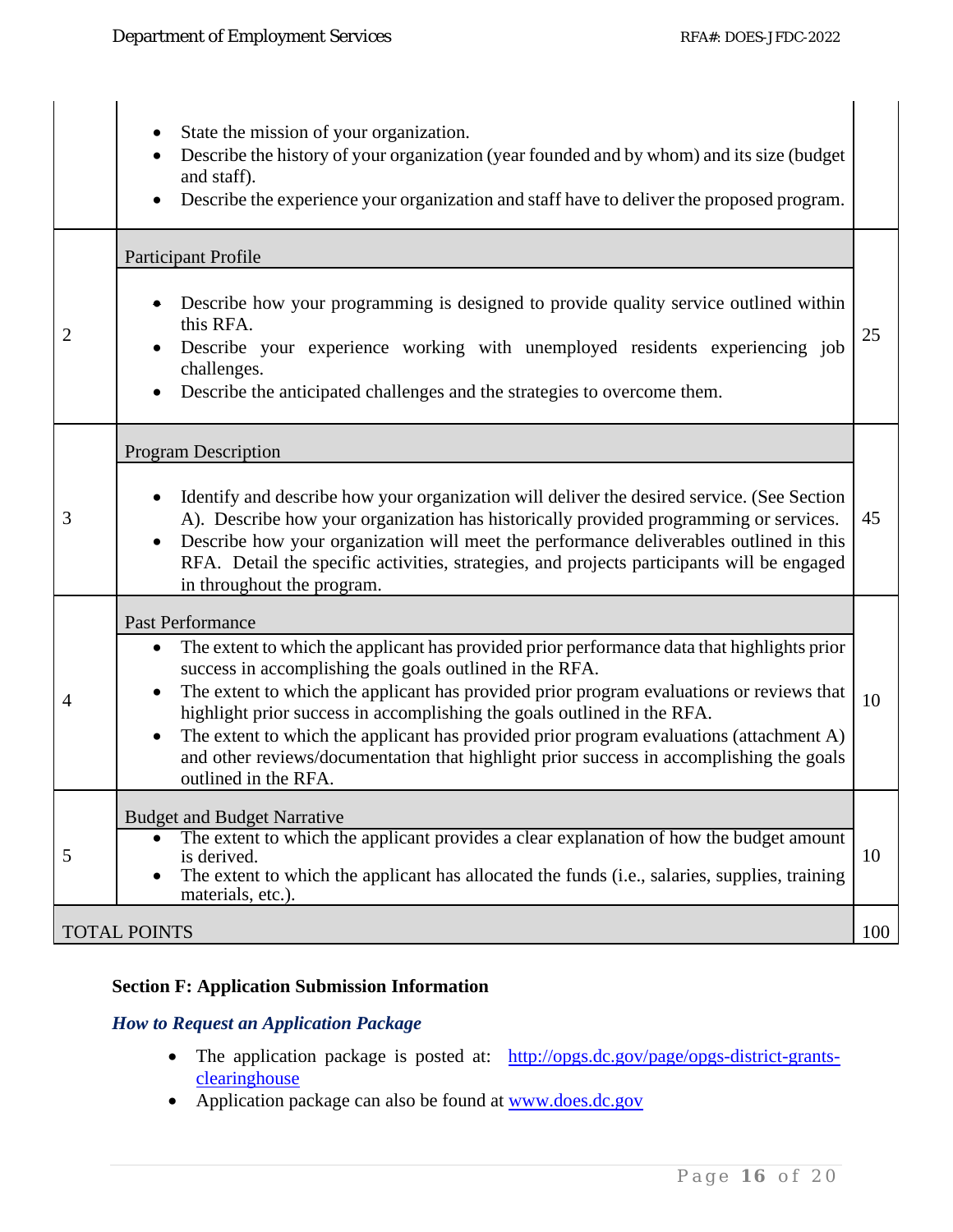• If the application package cannot be accessed at the above websites, then Applicants may request the application via email: [ogagrants@dc.gov](mailto:ogagrants@dc.gov)

## <span id="page-17-0"></span>*Application Preparation*

DOES shall not be liable for any costs incurred in the preparation of applications in response to the RFA. Applicant agrees that all costs incurred in developing the application are the applicant's sole responsibility.

#### <span id="page-17-1"></span>*Submission Date and Time*

In order to be considered for funding, complete applications, and attachments **(see section I)** must be received electronically via **Grants Management System** no later than Friday**, February 18, 2022 at 5:00pm. EST.** Applications received after **5:00** p.m. EST on **Friday, February 16, 2022** will not be considered for funding

#### <span id="page-17-2"></span>**Section G: Award Administration Information**

#### <span id="page-17-3"></span>*Award Notices*

Each Applicant, whether successful or unsuccessful, will receive notification of the final decision on the application. Letters of notification or any other correspondence addressing selection for award do not provide authorization to begin the program.

Applicants that are selected for funding may be required to respond in a satisfactory manner to conditions that may be placed on the application before funding can proceed. DOES may enter into negotiations with an Applicant and adopt a firm funding amount or other revision of the application that may result from negotiations.

The NOGA sets forth the amount of funds granted, the terms and conditions of the award, the effective date of the award, the budget period for which initial support will be given, and the total program period for which support is awarded. The NOGA shall be signed by the DOES Director or designee. The NOGA will be sent to the Applicant's contact that is authorized to sign the NOGA and reflects the only authorizing document. The NOGA will be sent prior to the start date and a meeting between GRANTEE and DOES will occur shortly after the NOGA is fully executed. All awardees will be held to a minimum level of effort to effectively execute the grant and meet the designated goals and deliverables outlined in this RFA. More specifics on the "minimum level of effort" will be specified in the NOGA.

#### <span id="page-17-4"></span>*Appeal*

#### Non-Responsiveness Determination

In order to ensure a fair and equitable appeals process, all responsiveness determination appeals will be reviewed and decided **solely** by the DOES General Counsel. Appeals must be in writing and addressed to: DOES General Counsel, 4058 Minnesota Avenue NE, Suite #5800, Washington DC 20019. Appeals may also be submitted via email to doesappeals@dc.gov with the subject heading "Appeal of Grant Responsiveness Determination". Appeals of the responsiveness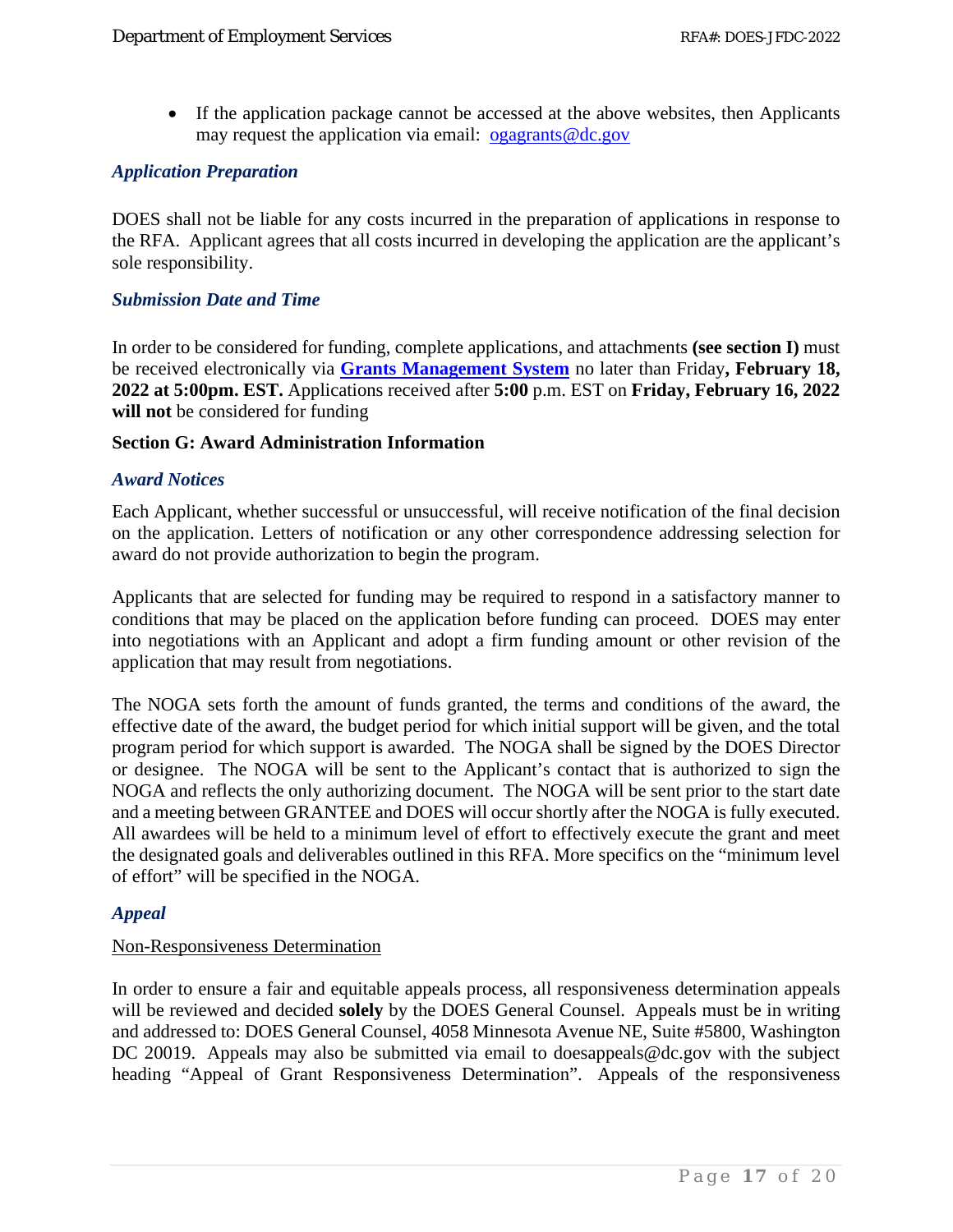determination must be received by the General Counsel within two business days of the responsiveness determination notice.

If an applicant communicates with program staff regarding an appeal of the responsiveness determination, the appeal may be dismissed with prejudice, and the applicant may be precluded from consideration for future grant opportunities.

Appeals must contain the basis for the appeal request and identify any factors that oppose the responsiveness determination. The appeal process will consider the submitted application and the responsiveness determination. Additional information not included within the original submitted application will not be considered during the appeal process, unless specifically requested by the DOES General Counsel. The DOES General Counsel may coordinate a meeting to address the appeal. The General Counsel will issue a written appeal decision. The decision of the General Counsel may only be overturned by the DOES Director.

#### Grant Award Selection

In order to ensure a fair and equitable appeals process, all grant award selection appeals will be reviewed and decided **solely** by the DOES General Counsel. Appeals must be in writing and addressed to: DOES General Counsel, submitted via email to doesappeals@dc.gov with the subject heading "Appeal of Grant Award Selection". Appeals of the grant award selection must be received by the General Counsel within two business days of the award selection notice.

If an applicant communicates with program staff regarding an appeal of the grant award selection, the appeal may be dismissed with prejudice, and the applicant may be precluded from consideration for future grant opportunities.

Appeals must contain the basis for the appeal request and identify any factors that oppose the grant award selection. The appeal process will consider the submitted application and GRANTEES selected. Additional information not included within the original submitted application will not be considered during the appeal process, unless specifically requested by the DOES General Counsel. The DOES General Counsel may coordinate a meeting to address the appeal. The General Counsel will issue a written appeal decision. The decision of the General Counsel may only be overturned by the DOES Director.

#### <span id="page-18-0"></span>*Grantee Program Compliance*

Prior to the start of the program, GRANTEE must successfully complete the following:

- DOES Orientation Meeting
- All DOES mandatory meetings

#### <span id="page-18-1"></span>*Program Launch*

Before the GRANTEE can begin programming, they must receive official documentation from "The Office of Grants Administration and Resource Allocation".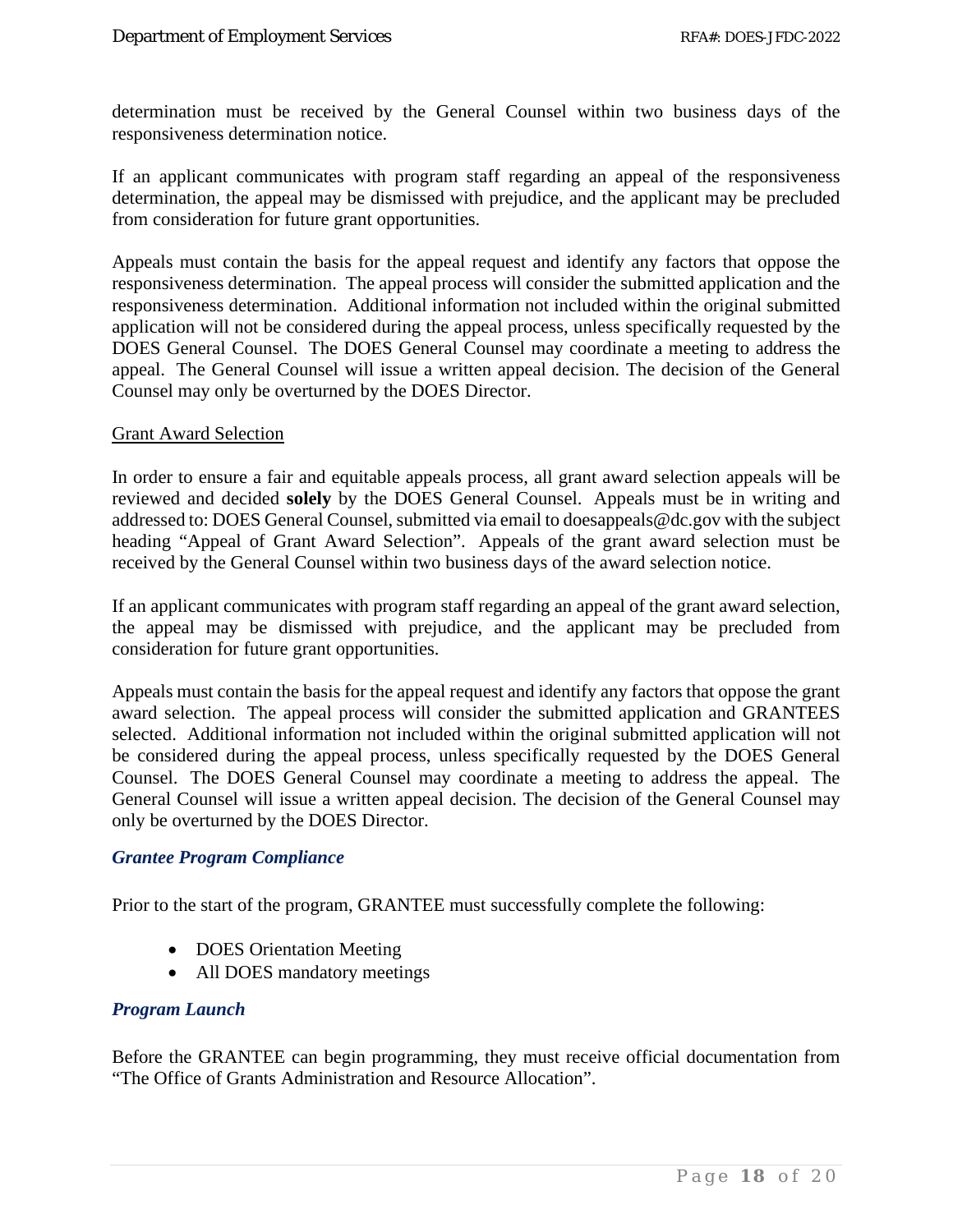## <span id="page-19-0"></span>*Grantee Payment*

The total amount of the grant award shall not exceed the amount specified within the Grant Agreement. There are three (3) payment categories listed below each representing a specific percentage of the total grant amount

| <b>PAYMENT #1 - Base Amount</b> | <b>PAYMENT#2</b> | <b>PAYMENT#3</b> |
|---------------------------------|------------------|------------------|
| 35%                             | 40%              | 25%              |

#### **PAYMENT #1 –Base Amount (35%)**

- Orientation
- Pre-Program Site Visit
- Mandatory pre-program trainings (VOS, Personal Identifiable Information Training)

## **PAYMENT #2 – (40%)**

Each month's payout will be determined by the eligible expenses and documentation provided by the grantee. This will be a monthly reimbursable amount after the base payment has been expended.

## **PAYMENT #3 – (25%)**

The remaining 25% of the grant award will be awarded when a minimum of 65% of program completers are placed in unsubsidized employment. The maximum billable amount for Payment#3 is \$62,500.

If the GRANTEE does not comply with the NOGA, applicable federal and District laws and regulations, the NOGA may be terminated or the award amount reduced for under performance or non-performance at the discretion of the Grant Monitor and/or Grants Officer.

#### <span id="page-19-1"></span>*Anti-Deficiency Considerations*

GRANTEE must acknowledge and agree that the commitment to fulfill financial obligations of any kind pursuant to any and all provisions of a grant award, or any subsequent award shall remain subject to the provisions of (i) the federal Anti-Deficiency Act, 31 U.S.C. §§1341, 1342, 1349, 1351, (ii) the District of Columbia Anti-Deficiency Act, D.C. Official Code §§ 47-355.01-355.08 (2001), (iii) D.C. Official Code § 47-105 (2001), and (iv) D.C. Official Code § 1-204.46, as the foregoing statutes may be amended from time to time, regardless of whether a particular obligation has been expressly so conditioned.

#### <span id="page-19-2"></span>*Section H: Contacts*

<span id="page-19-3"></span>Vanessa J. Black [OGAGRANTS@DC.GOV](mailto:OGAGRANTS@DC.GOV)